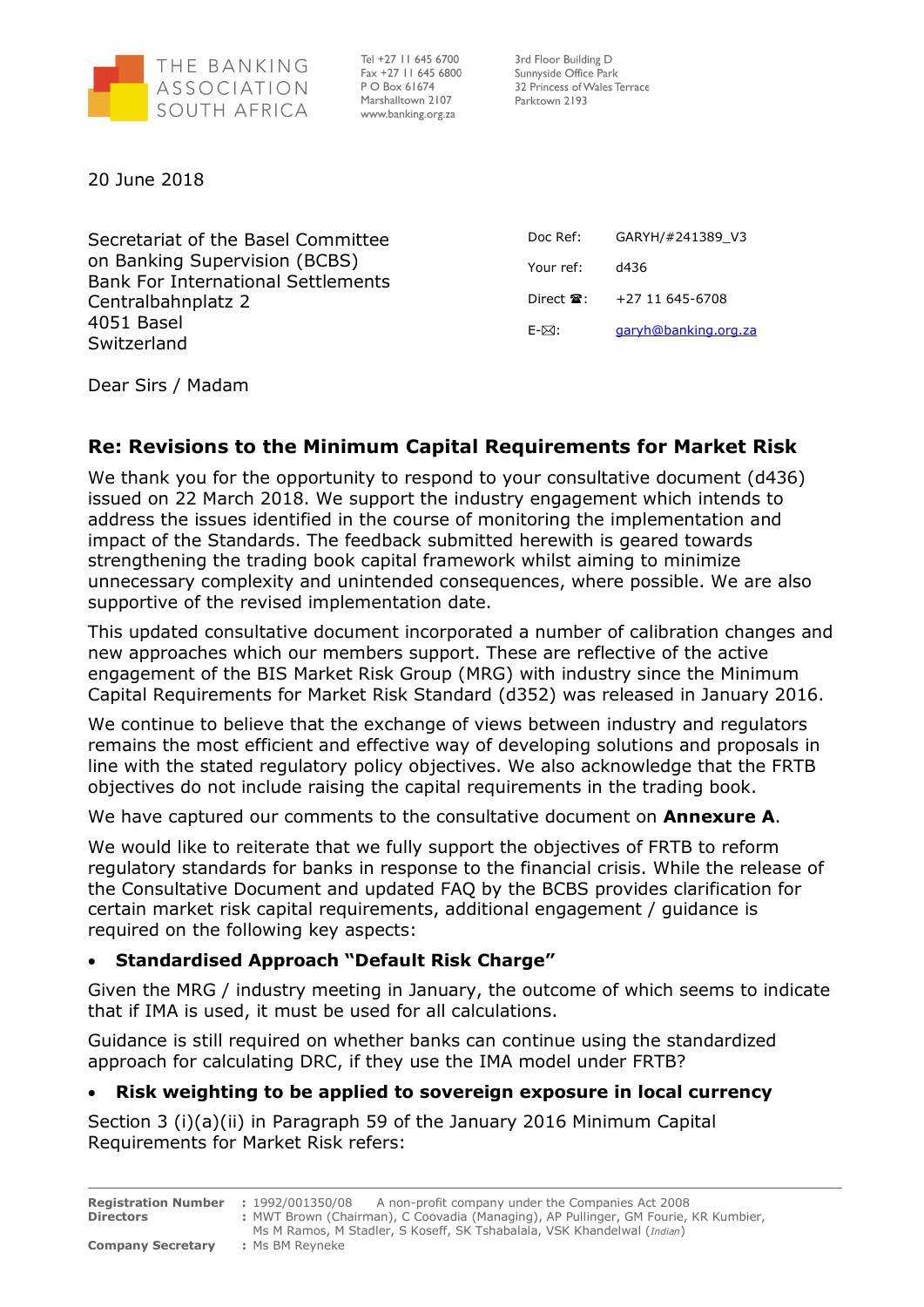"When data on market-implied swap curves described in (a)(i) is insufficient, the riskfree yield curve may be derived from the most appropriate sovereign bond curve for a given currency. In such a case the sensitivities related to sovereign bonds is not exempt from the credit spread risk charge: when a bank cannot perform the decomposition  $y = r + cs$ , any sensitivity of cs to y is allocated to the GIRR and to CSR risk classes as appropriate with the risk factor and sensitivity definitions in the standardised approach. Applying swap curves to bond-derived sensitivities for GIRR will not change the requirement for basis risk to be captured between bond and CDS curves in the CSR risk class".

The December 2017 BIS paper on "The Regulatory Treatment of Sovereign Exposures" (page 20) further reinforced this view:

"The revised market risk framework includes a standardised approach and an internal models approach. The standardised approach capital requirement is the sum of three components: the default risk charge, the risk charges under the sensitivities-based method and the residual risk add-on charge. At national discretion, claims on sovereigns, PSEs and MDBs may be subject to a zero default risk weight. A preferential treatment is not applied for sovereign exposures when calculating the credit spread risk and general interest rate risk charges".

Should a sovereign bond in domestic currency have a non-investment grade rating, it will attract a 3% risk weighting in addition to the capital charge for GIRR. If this bond is hedged through and asset swap, only the GIRR capital charge will be offset with the CSR capital charge remaining unhedged.

Our concern is that this will cause the following inconsistent behaviour:

- A sovereign bond in domestic and foreign currency will attract the same credit spread risk charge even though the sovereign curve in domestic currency is recognized as a proxy for the risk-free yield curve as per the December 2017 discussion paper "The Regulatory Treatment of Sovereign Exposures". This paper also distinguishes on page 26, between domestic and foreign currency risk which will be ignored under the proposed treatment.

Domestic-currency central government exposures could be subject to lower risk weights than foreign-currency central government exposures. This reflects the Committee's view that such exposures are relatively less risky and that they play an important role in financial markets (e.g. for liquidity management purposes). These risk weights could also apply to all exposures to MDBs that are currently subject to a 0% risk weight treatment.

- Recognizing the difference in risk of a domestic and foreign currency bond for the default risk charge, but not for credit spread risk leads to inconsistent recognition of credit risk.
- There is no market for credit derivatives referencing domestic currency sovereign risk which (1) supports the understanding that this there is not credit spread risk and (2) results in attracting a large capital charge for something that cannot economically be hedged.
- Inconsistent recognition of risk between the Internal Model Approach and the Standardised Approach as no scenarios will exist for credit spread risk on domestic currency sovereign bonds.

## • Internal Risk Transfers (IRTs)

We seek further clarity regarding the prudential need for the proposed restrictions on IRTs. In particular, we propose that banks retain the ability to transfer banking book risk to the trading book in a way that allows the risks to be managed on a portfolio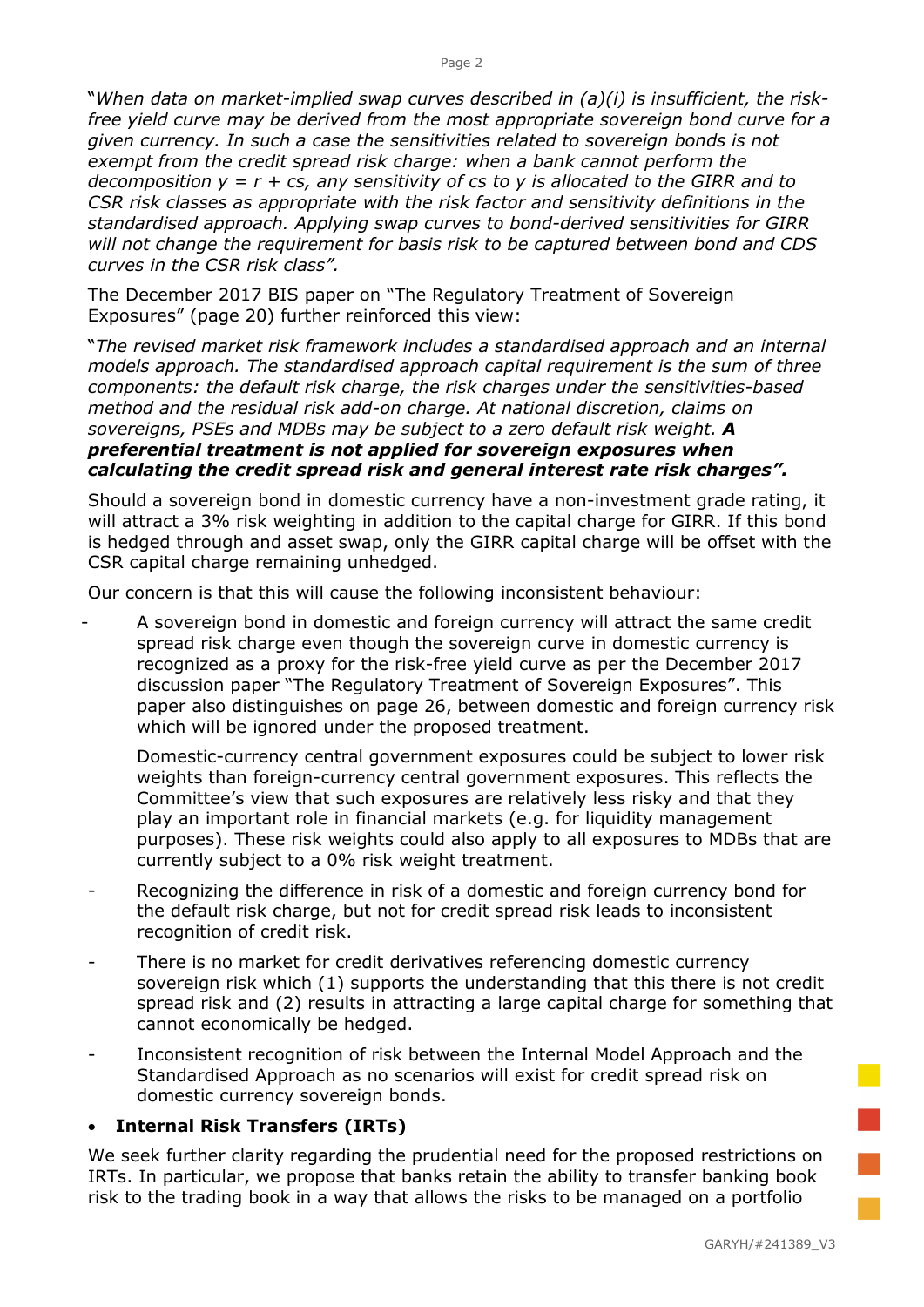basis, taking into account diversification effects, subject to the trading book regulatory capital requirements, the limits of the trading book and governance standards that meet supervisory approval. This approach enables more effective management of banking book hedging given that sufficient market liquidity and depth may not be available to apply exactly matched external hedges in less developed markets. Enhanced transparency on risk transfers is supported in order to mitigate the risk of capital arbitrage, however the current restrictions may cause unintended real economy consequences in terms of the natural provision of hedging for interest rate risk hedging by Corporates (generally payers of fixed rates via the trading book) for Treasuries (receivers of fixed rates), liquidity, pricing, etc.

### QIS and timeline

The proposals set out in the consultative document require adequate testing before being introduced in the policy framework. Consequently, we recommend that the next QIS exercise results should seek / inform the final policy framework decisions. It is expected that the standards be finalised by end 2018 in order to allow sufficient time for legislative process, parallel runs, model applications and subsequent go-live deadlines are able to be met.

We look forward to further engagement on these issues above and those raised in Annexure A.

Yours sincerely

G Haylett Prudential Division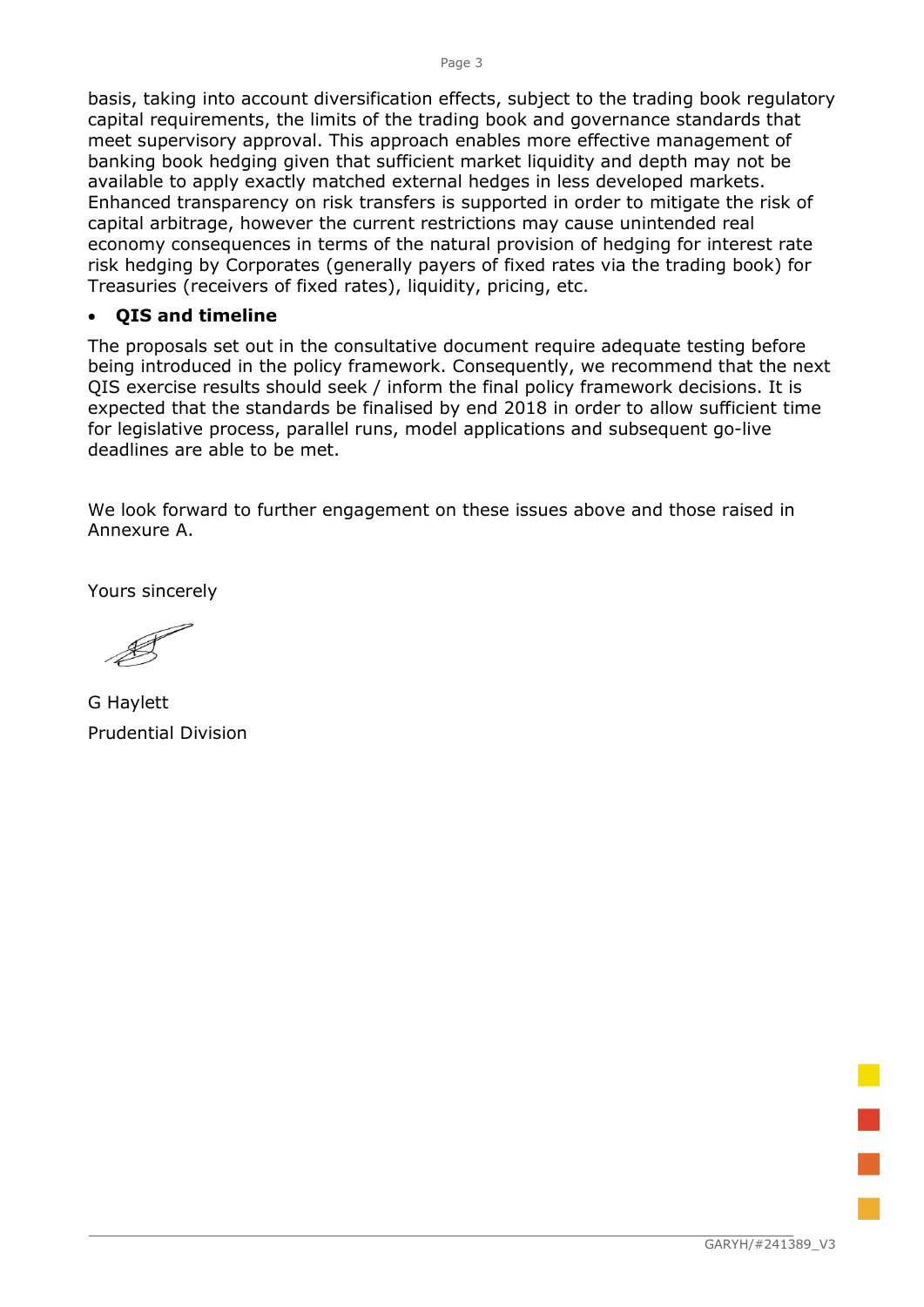

Tel +27 11 645 6700 Fax +27 11 645 6800 P O Box 61674 Marshalltown 2107 www.banking.org.za

3rd Floor Building D Sunnyside Office Park 32 Princess of Wales Terrace Parktown 2193

#### ANNEXURE A

| No.          | <b>Reference</b>                                              | <b>Comments</b>                                                                                                                                                                                                                                                                                                                                                                                                                                                                                                                                                                                                                                                                                         |
|--------------|---------------------------------------------------------------|---------------------------------------------------------------------------------------------------------------------------------------------------------------------------------------------------------------------------------------------------------------------------------------------------------------------------------------------------------------------------------------------------------------------------------------------------------------------------------------------------------------------------------------------------------------------------------------------------------------------------------------------------------------------------------------------------------|
| $\mathbf{1}$ | <b>Standardised Approach</b>                                  |                                                                                                                                                                                                                                                                                                                                                                                                                                                                                                                                                                                                                                                                                                         |
| 1.1          | Revisions to the<br>treatment of liquid FX<br>pairs           | We support the inclusion of additional liquid currency pairs that could be constructed via other<br>liquid currency pairs.<br>An extension of preferable risk weight treatment will reduce the capital requirements for FX<br>exposures, especially in cases where USD is not the reporting currency of the bank,<br>particularly impacting emerging market banks.<br>We support the notion that banks be allowed to apply a lower risk weight to currency pairs<br>triangulated from two specified liquid pairs, thereby allowing banks to apply specified currency<br>treatment to determine risk weights for SA calculation and 10-day liquidity horizon for<br>Expected Shortfall (ES) calculation. |
| 1.2<br>1.3   | Revisions to correlation<br>scenarios<br>Revisions to capital | We are supportive of the new low correlation scenario.<br>A low correlation floor will reduce the severity of the scenario when aggregating within and<br>across buckets. The low correlation scenario has been observed to produce overly conservative<br>correlations for risk factors that are highly correlated, regardless of market conditions.<br>We are supportive with revisions to the curvature charge for non-linear instruments                                                                                                                                                                                                                                                            |
|              |                                                               |                                                                                                                                                                                                                                                                                                                                                                                                                                                                                                                                                                                                                                                                                                         |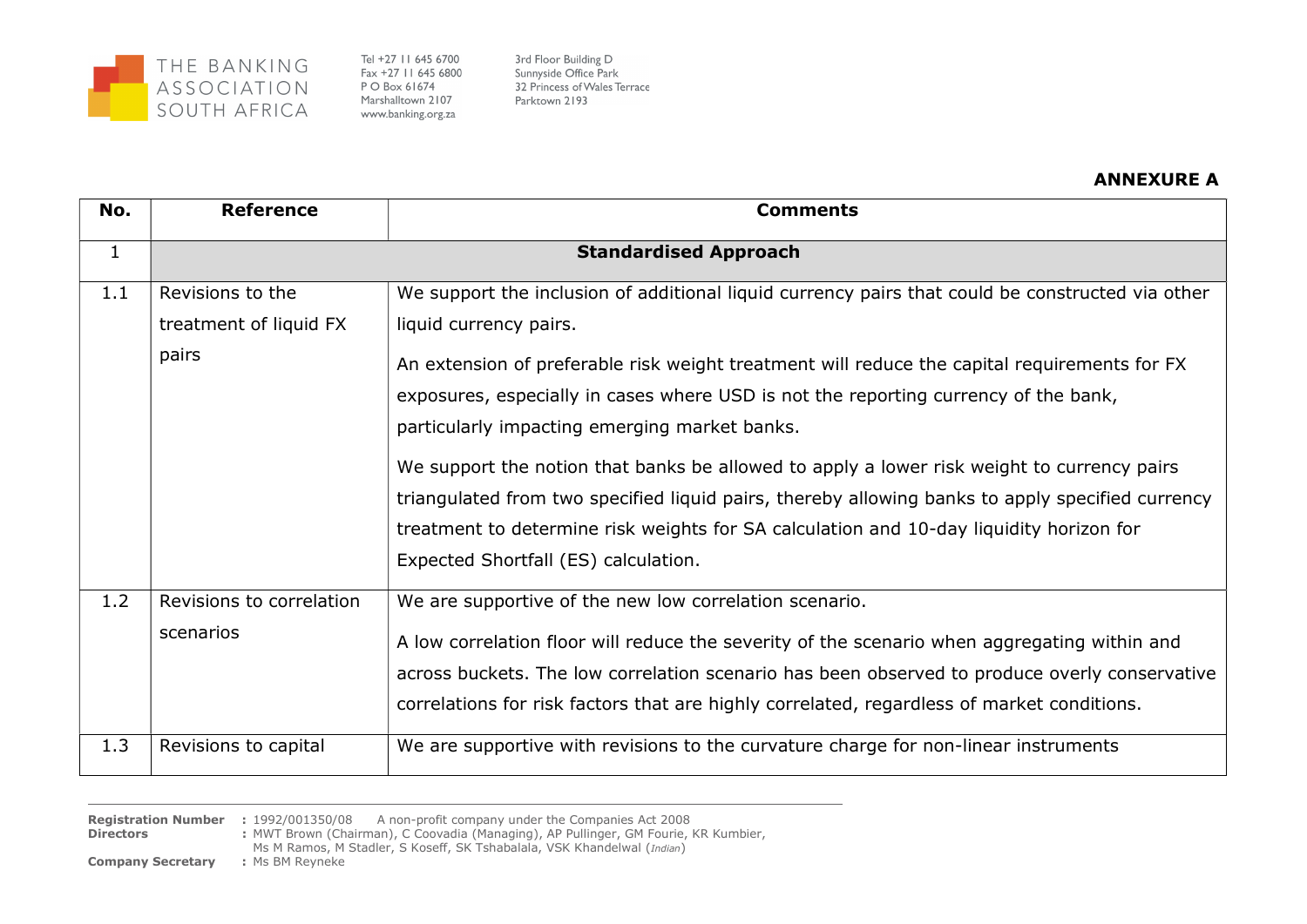|                | requirements for non-    | particularly related to potential long gamma cliff effect. In addition, consistent shock scenario   |
|----------------|--------------------------|-----------------------------------------------------------------------------------------------------|
|                | linear instruments       | application may simplify the curvature calculation process. The introduction of a floor in the      |
|                |                          | curvature formula addresses the potential cliff effect, while the application of a scalar to        |
|                |                          | curvature sensitivities addresses potential double-counting of FX curvature risk.                   |
|                |                          | <b>For consideration:</b>                                                                           |
|                |                          | Clarification on index/multi-underlying options reduce curvature charge operational                 |
|                |                          | complexity, particularly in the context of broad-based indices. The addition of a no-look-          |
|                |                          | through approach for index/multi-underlying options curvature charge calculation would              |
|                |                          | reduce the operational complexity for banks, however further analysis is required to assess         |
|                |                          | the application of the highest prescribed delta risk weight.                                        |
|                |                          | For Equity Risk the same sector breakdown (as defined in paragraph 102 of the original<br>$\bullet$ |
|                |                          | text) applied to large cap companies should be applied to small cap companies so that               |
|                |                          | emerging market economies are represented adequately.                                               |
| 1.4            | Revision of risk weights | We are supportive of the proposed decrease in GIRRR, Equity and FX risk weights.                    |
|                |                          | These reductions in risk weights bring the estimated capital impact of the SA in line with its      |
|                |                          | initial expectations. The final recalibration is still pending but is expected to be determined     |
|                |                          | based on further data and feedback provided by banks as part of the next QIS.                       |
| 1.5            |                          |                                                                                                     |
|                | Other clarifications     | We are supportive of the clarification of multi-underlying and index instruments.                   |
| $\overline{2}$ |                          | <b>Internal Models Approach</b>                                                                     |
| 2.1.1          | P&L attribution test     | We welcome the clarification of the PLA test definitions and fully support the alignment of input   |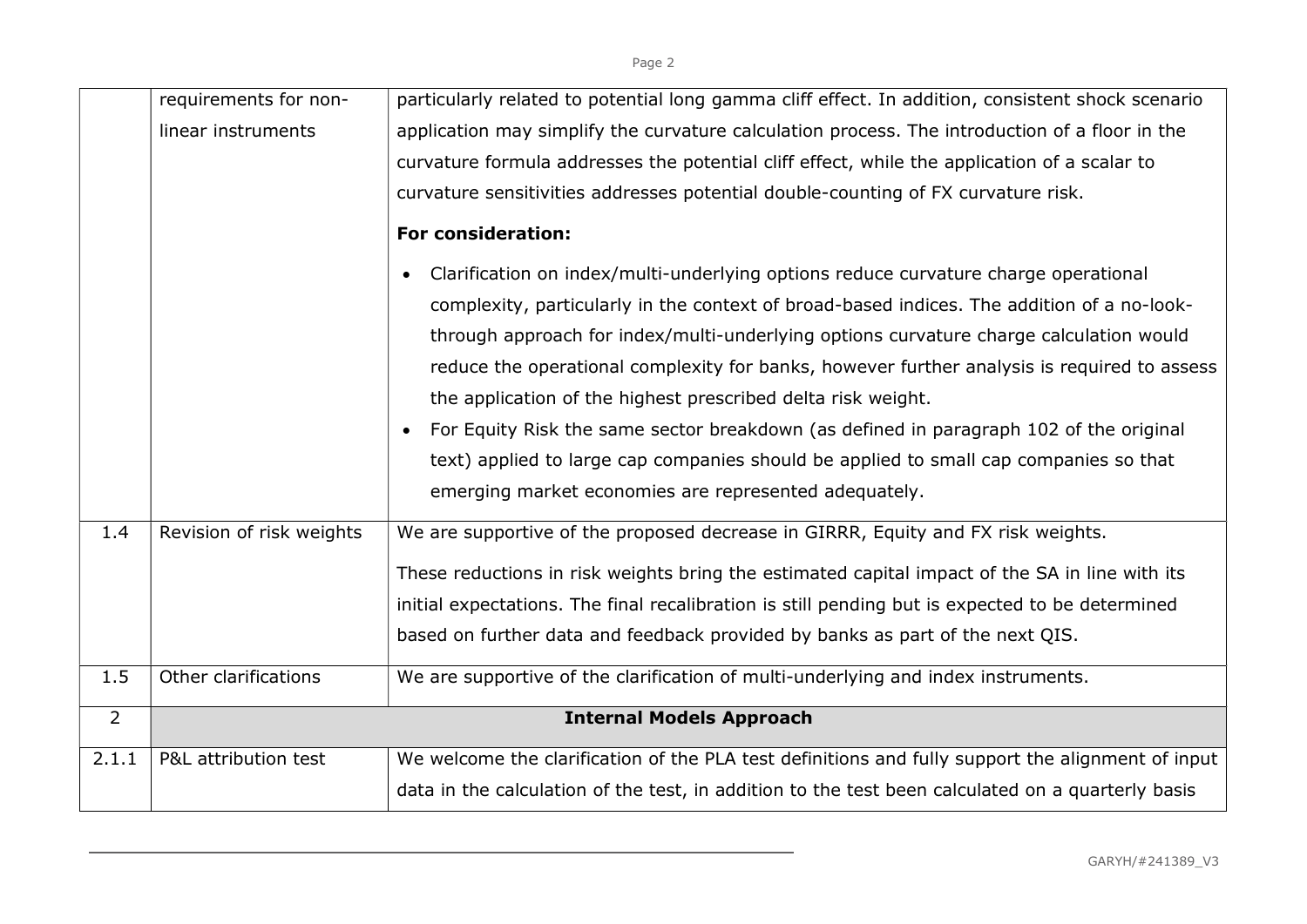| . .<br>- 7 | $\sim$ | $\sim$ |
|------------|--------|--------|

|       |                        | using a time series of date collected over the preceding 12 months.                                |
|-------|------------------------|----------------------------------------------------------------------------------------------------|
|       |                        | We also welcome the definition of HPL, actual P&L and RTPL.                                        |
| 2.1.2 | PLA test metric design | We believe that it might be too soon to recommend a final test metric design as final internal     |
|       |                        | analysis is still ongoing.                                                                         |
|       |                        | We note that: Alternative 1: Kolmogorov-Smirnov (KS) might be a better option due to ease          |
|       |                        | of calculation of date requirements, although it might be more stringent from the point of view    |
|       |                        | of being an absolute-difference measure.                                                           |
|       |                        | Under the Chi square test, this seems to capture more broad distributional characteristics.        |
| 2.1.3 | PLA test failure       | We believe that the introduction of a traffic light approach will smooth desk-level capital        |
|       | consequence            | volatility and avoid the capital cliff effect going from IMA to SA.                                |
| 2.1.4 | Trading desk           | We are supportive of the change.                                                                   |
|       | requirements           |                                                                                                    |
| 2.2   | Non-modellable risk    | Requirements for mapping of real price observations to risk factors are clarified, with two        |
|       | factors                | bucketing approaches being proposed. With regard to risk factors that represent a point on a       |
|       |                        | curve or a surface, the bucketing alternatives present operational complications,                  |
|       |                        | particularly in terms of the linkage between NMRFs and RTPL (i.e. a single curve may have          |
|       |                        | points that are observable and NMRFs, in a full revaluation approach it is not possible to         |
|       |                        | remove the NMRFs from the curve. As a result NMRFs will essentially be included twice).            |
|       |                        | Clarifications around data pooling and committed quotes governance requirements (in terms of       |
|       |                        | principals, audit reports, policies, methodologies, etc.) will likely have a significant impact on |
|       |                        |                                                                                                    |
|       |                        | time series management.                                                                            |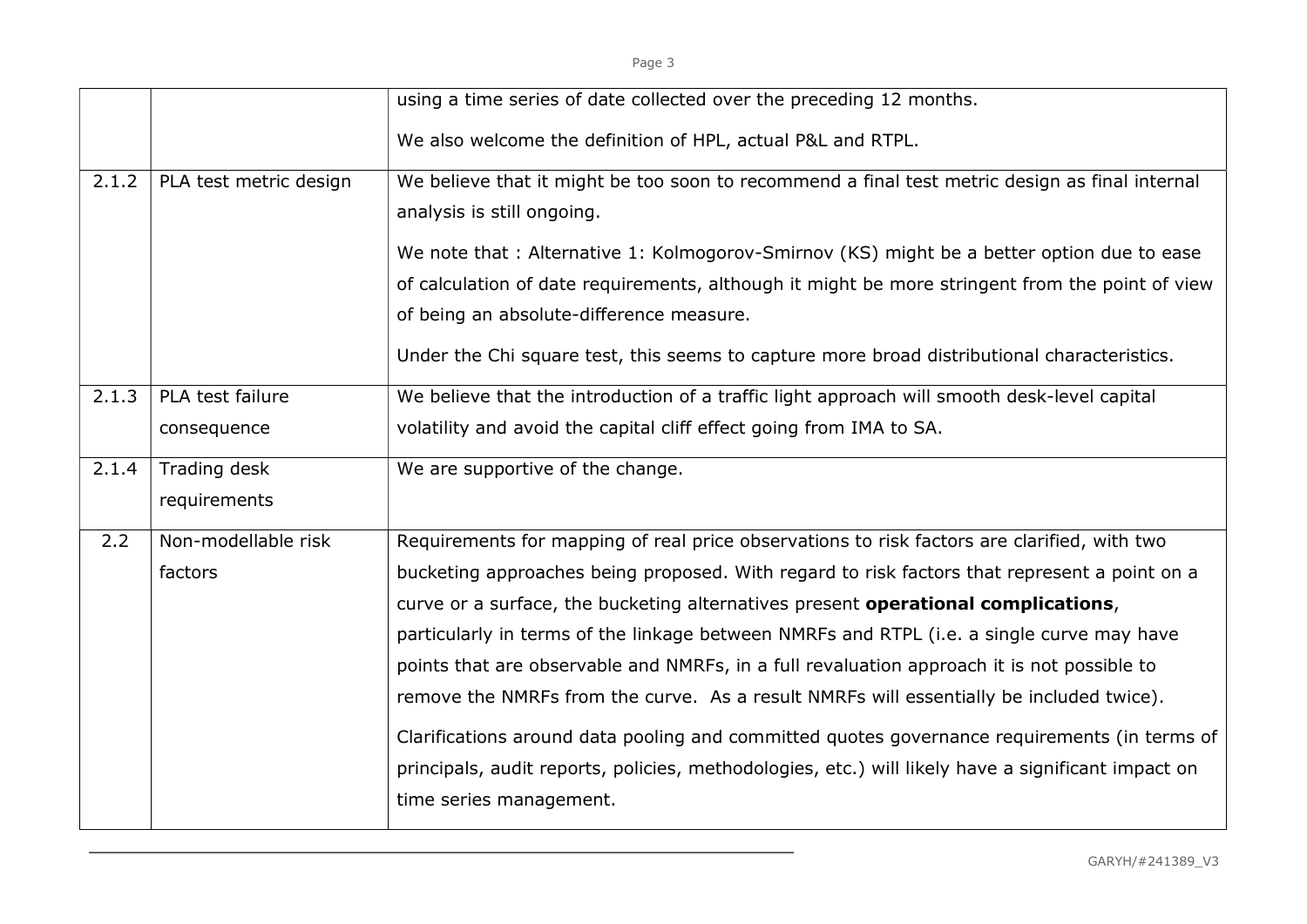|                     | <b>For Consideration:</b>                                                                                                                                                                                                                                                                                                                                                                                                                                                                                                                                                                                                                                                                                                                                                                                                                              |  |
|---------------------|--------------------------------------------------------------------------------------------------------------------------------------------------------------------------------------------------------------------------------------------------------------------------------------------------------------------------------------------------------------------------------------------------------------------------------------------------------------------------------------------------------------------------------------------------------------------------------------------------------------------------------------------------------------------------------------------------------------------------------------------------------------------------------------------------------------------------------------------------------|--|
|                     | Given the operational burden of identifying and quantifying a stress scenario for each risk<br>factor deemed non-modellable, we proposes a materiality consideration with regard to                                                                                                                                                                                                                                                                                                                                                                                                                                                                                                                                                                                                                                                                    |  |
|                     | <b>NMRFs</b><br>With regards to extrapolation up to a reasonable distance, we recommend guidelines on<br>what is regarded as "reasonable".                                                                                                                                                                                                                                                                                                                                                                                                                                                                                                                                                                                                                                                                                                             |  |
|                     | While supporting the concept that higher capital requirements should be held for models<br>where there may be a lack in consistent, observable data points to ensure that the model<br>predicts risk in a reliable manner, we think that the prescribed rules run the risk of<br>deviating from the true principles that it is trying to capture into a purely mathematical<br>exercise that is moving too far away from the realities of the financial markets. We would<br>urge the committee to seek an approach that does not deteriorate into a purely<br>mathematical exercise which may have unintended consequences that will affect the<br>functioning of trading markets and stifle the development of new markets.<br>When considering NMRF's, the MRG should also take into account the Prudential Valuation<br>Adjustments as a mitigate. |  |
| General market data | We do have concerns that the new market data principles for banks may have considerable                                                                                                                                                                                                                                                                                                                                                                                                                                                                                                                                                                                                                                                                                                                                                                |  |
| principals          | impacts on time series enhancement and business-as-usual management. Banks may<br>experience higher NMRF charges to reflect market data time series model inputs that do not<br>appropriately reflect both general and idiosyncratic market risk or are deemed inappropriate<br>for stress period calibration.                                                                                                                                                                                                                                                                                                                                                                                                                                                                                                                                         |  |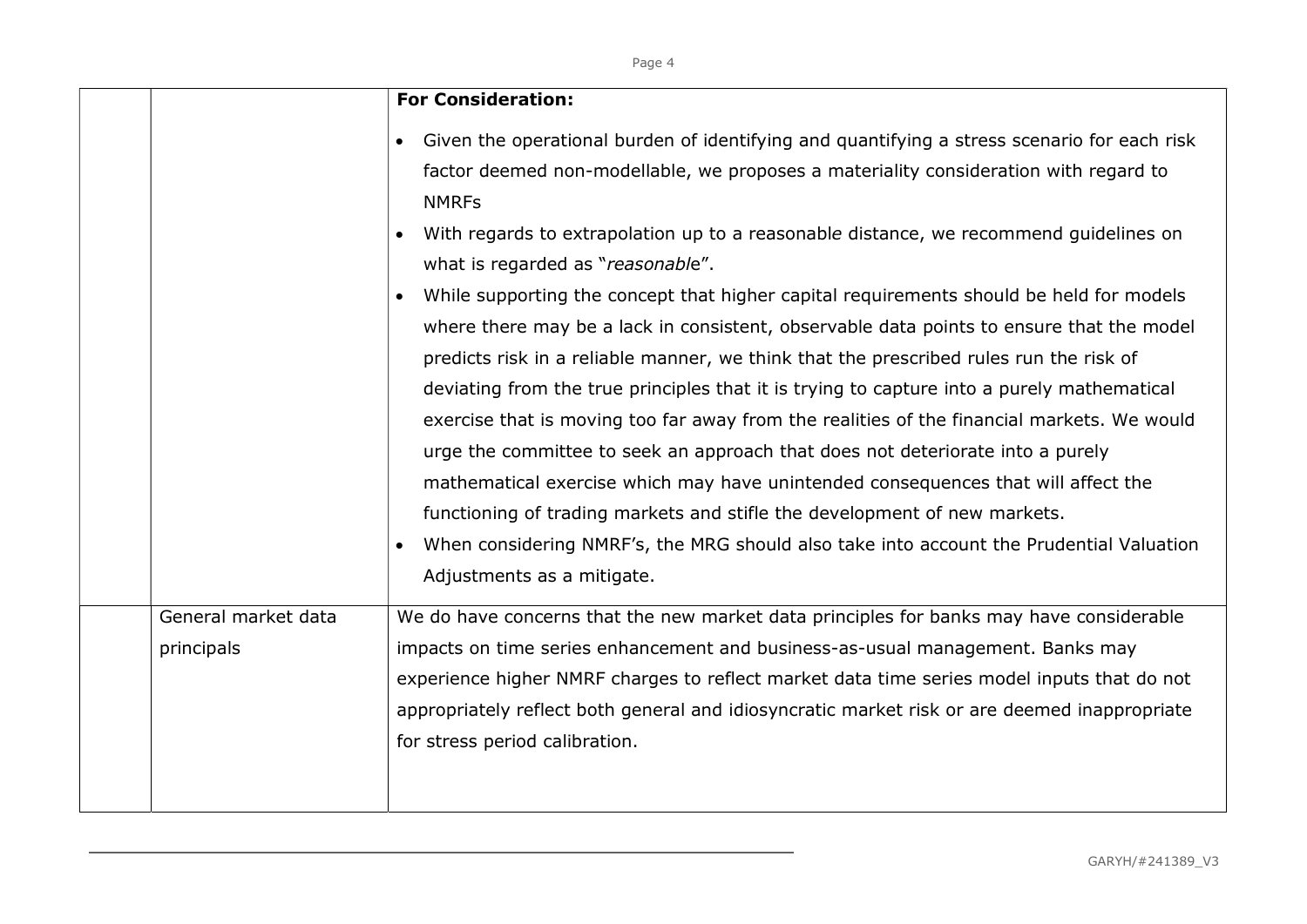|       |                                                                     | <b>For consideration:</b>                                                                                                                                                                                                                                                                                                                                                                                                                                                                                                                                                                                                                                                                                                    |
|-------|---------------------------------------------------------------------|------------------------------------------------------------------------------------------------------------------------------------------------------------------------------------------------------------------------------------------------------------------------------------------------------------------------------------------------------------------------------------------------------------------------------------------------------------------------------------------------------------------------------------------------------------------------------------------------------------------------------------------------------------------------------------------------------------------------------|
|       |                                                                     | Clarification is sought on whether all risk factors deemed non-modellable are required to be<br>excluded from the ES model or whether these risk factors should only be excluded from the<br>reduced risk factor ES model and may still form part of the overall ES charge. Stripping out<br>bucketed risk factors may prove to be operationally intensive.<br>Market data quality controls and processes might need to be developed to ensure that<br>volatility and correlation data are representative of real price observations.<br>The additional principles may require developing periodic supporting documentation to<br>demonstrate that the listed principles are met using various techniques, requiring further |
|       |                                                                     | governance and are expected to contribute to additional operational complexity.                                                                                                                                                                                                                                                                                                                                                                                                                                                                                                                                                                                                                                              |
| 2.2.1 | Process for satisfying<br>modellability for internal<br>calibration | <b>For consideration:</b><br>Further clarity be provided on real price definition, committed quotes and principals for<br>$\bullet$<br>date quality<br>Alternative 1: Banks specifying their own bucketing structure. Each bank would be able to<br>$\bullet$<br>determine granularity required given their business model and access to market data.<br>Alternative 2 might be needed to ensure consistency between banks<br>$\bullet$                                                                                                                                                                                                                                                                                      |
| 2.2.2 | Impact of NMRF<br>framework on seasonal<br>markets                  | Given clarity on committed quotes, seasonality concerns are reduced                                                                                                                                                                                                                                                                                                                                                                                                                                                                                                                                                                                                                                                          |
| 2.2.3 | Impact of NMRF<br>idiosyncratic equity risk                         | We welcome and support the introduction of a SES                                                                                                                                                                                                                                                                                                                                                                                                                                                                                                                                                                                                                                                                             |